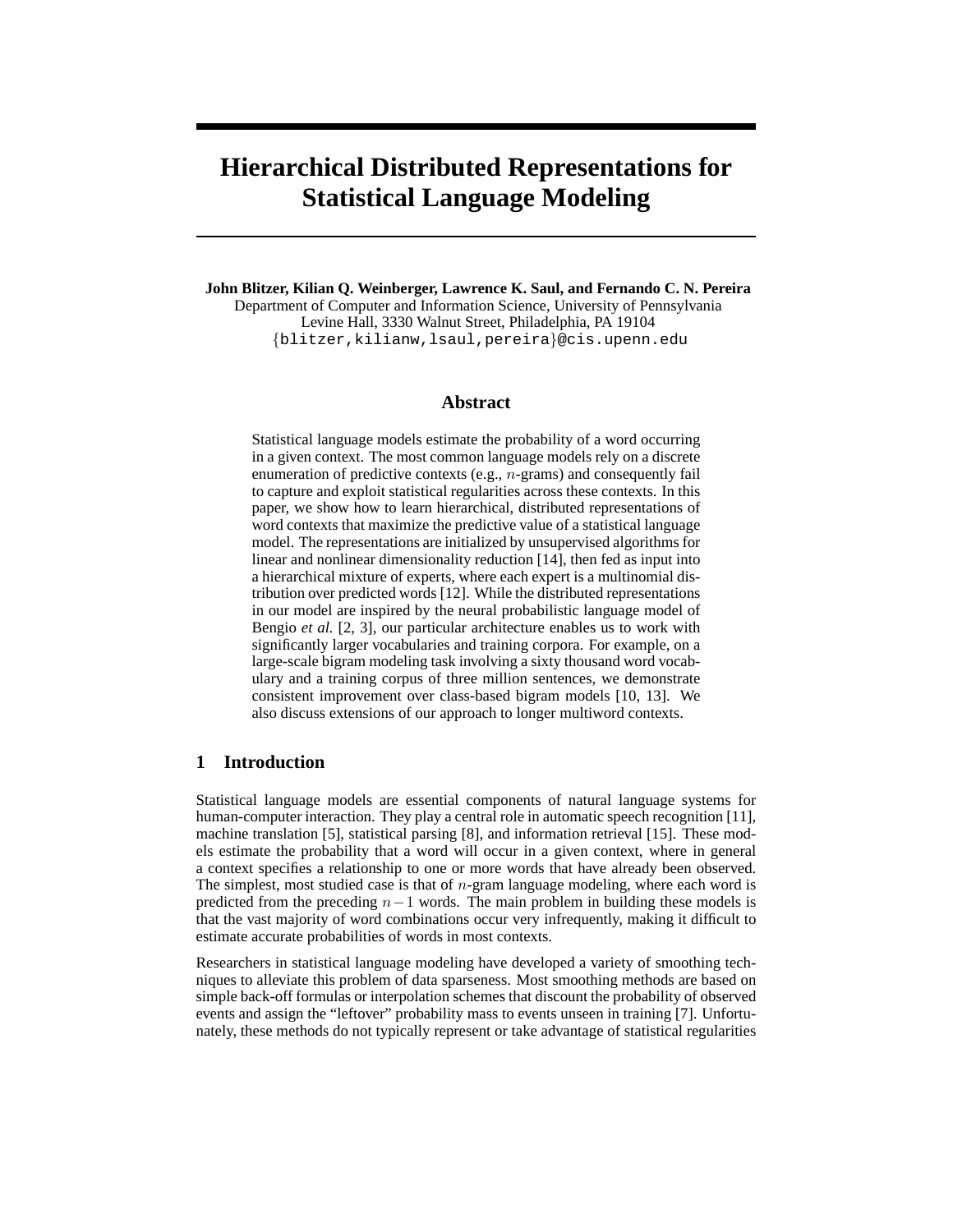among contexts. One expects the probabilities of rare or unseen events in one context to be related to their probabilities in statistically similar contexts. Thus, it should be possible to estimate more accurate probabilities by exploiting these regularities.

Several approaches have been suggested for sharing statistical information across contexts. The aggregate Markov model (AMM) of Saul and Pereira [13] (also discussed by Hofmann and Puzicha [10] as a special case of the aspect model) factors the conditional probability table of a word given its context by a latent variable representing context "classes". However, this latent variable approach is difficult to generalize to multiword contexts, as the size of the conditional probability table for class given context grows exponentially with the context length.

The neural probabilistic language model (NPLM) of Bengio *et al.* [2, 3] achieved significant improvements over state-of-the-art smoothed n-gram models [6]. The NPLM encodes contexts as low-dimensional continuous vectors. These are fed to a multilayer neural network that outputs a probability distribution over words. The low-dimensional vectors and the parameters of the network are trained simultaneously to minimize the perplexity of the language model. This model has no difficulty encoding multiword contexts, but its training and application are very costly because of the need to compute a separate normalization for the conditional probabilities associated to each context.

In this paper, we introduce and evaluate a statistical language model that combines the advantages of the AMM and NPLM. Like the NPLM, it can be used for multiword contexts, and like the AMM it avoids per-context normalization. In our model, contexts are represented as low-dimensional real vectors initialized by unsupervised algorithms for dimensionality reduction [14]. The probabilities of words given contexts are represented by a hierarchical mixture of experts (HME) [12], where each expert is a multinomial distribution over predicted words. This tree-structured mixture model allows a rich dependency on context without expensive per-context normalization. Proper initialization of the distributed representations is crucial; in particular, we find that initializations from the results of linear and nonlinear dimensionality reduction algorithms lead to better models (with significantly lower test perplexities) than random initialization.

In practice our model is several orders of magnitude faster to train and apply than the NPLM, enabling us to work with larger vocabularies and training corpora. We present results on a large-scale bigram modeling task, showing that our model also leads to significant improvements over comparable AMMs.

## **2 Distributed representations of words**

Natural language has complex, multidimensional semantics. As a trivial example, consider the following four sentences:

| The vase broke.   | The vase contains water.   |
|-------------------|----------------------------|
| The window broke. | The window contains water. |

The bottom right sentence is syntactically valid but semantically meaningless. As shown by the table, a two-bit distributed representation of the words "vase" and "window" suffices to express that a vase is both a container and breakable, while a window is breakable but cannot be a container. More generally, we expect low dimensional *continuous* representations of words to be even more effective at capturing semantic regularities.

Distributed representations of words can be derived in several ways. In a given corpus of text, for example, consider the matrix of bigram counts whose element  $C_{ij}$  records the number of times that word  $w_j$  follows word  $w_i$ . Further, let  $p_{ij} = C_{ij}/\sum_k C_{ik}$  denote the conditional frequencies derived from these counts, and let  $\vec{p}_i$  denote the V-dimensional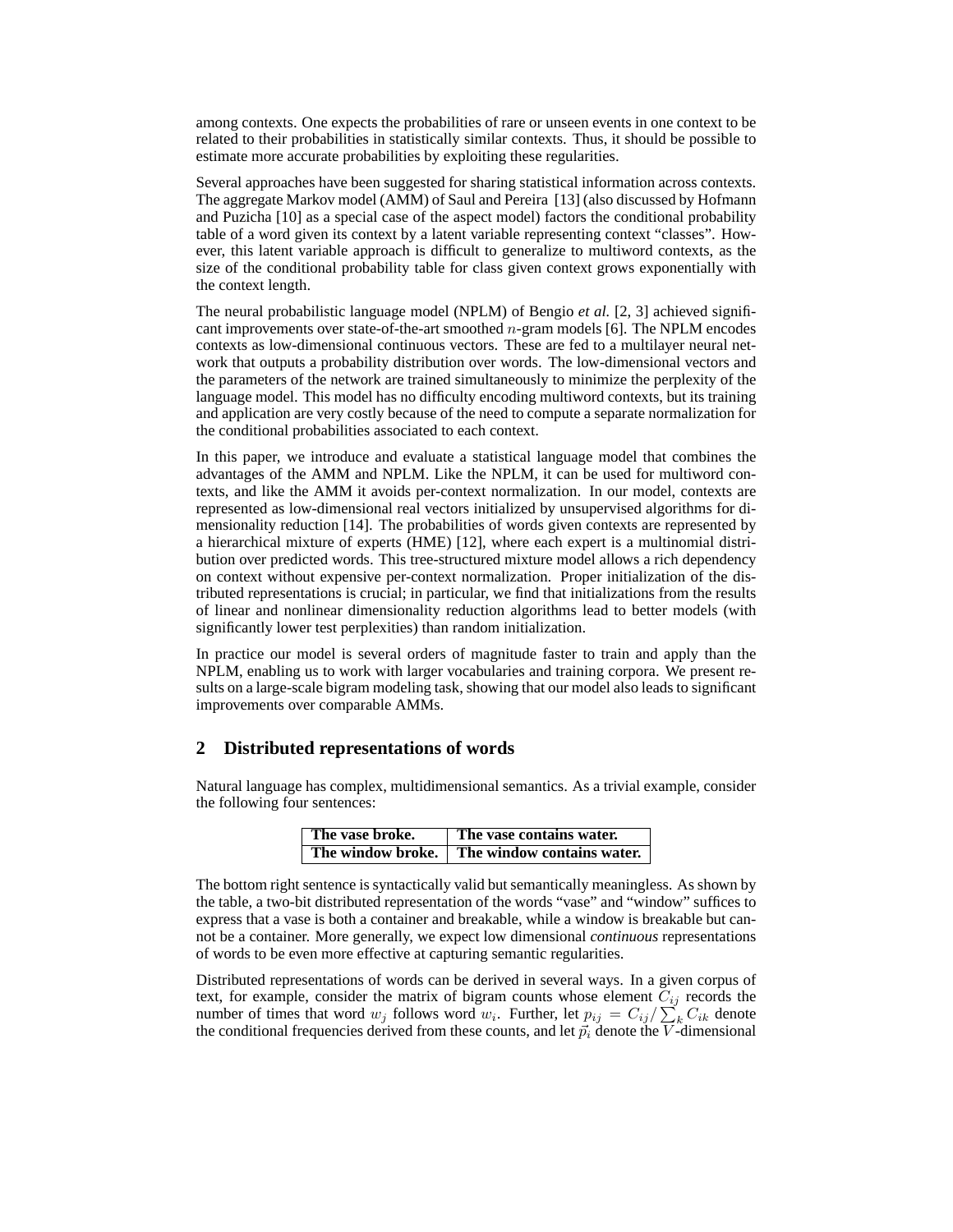frequency vector with elements  $p_{ij}$ , where V is the vocabulary size. Note that the vectors  $\vec{p}_i$ themselves provide a distributed representation of the words  $w_i$  in the corpus. For large vocabularies and training corpora, however, this is an extremely unwieldy representation, tantamount to storing the full matrix of bigram counts. Thus, it is natural to seek a lower dimensional representation that captures the same information. To this end, we need to map each vector  $\vec{p}_i$  to some d-dimensional vector  $\vec{x}_i$ , with  $d \ll V$ . We consider two methods in dimensionality reduction for this problem. The results from these methods are then used to initialize the HME architecture in the next section.

#### **2.1 Linear dimensionality reduction**

The simplest form of dimensionality reduction is principal component analysis (PCA). PCA computes a linear projection of the frequency vectors  $\vec{p}_i$  into the low dimensional subspace that maximizes their variance. The variance-maximizing subspace of dimensionality  $d$  is spanned by the top  $d$  eigenvectors of the frequency vector covariance matrix. The eigenvalues of the covariance matrix measure the variance captured by each axis of the subspace. The effect of PCA can also be understood as a translation and rotation of the frequency vectors  $\vec{p}_i$ , followed by a truncation that preserves only their first d elements.

#### **2.2 Nonlinear dimensionality reduction**

Intuitively, we would like to map the vectors  $\vec{p}_i$  into a low dimensional space where semantically similar words remain close together and semantically dissimilar words are far apart. Can we find a nonlinear mapping that does this better than PCA? Weinberger *et al.* recently proposed a new solution to this problem based on semidefinite programming [14].

Let  $\vec{x}_i$  denote the image of  $\vec{p}_i$  under this mapping. The mapping is discovered by first learning the  $V \times V$  matrix of Euclidean squared distances [1] given by  $D_{ij} = |\vec{x}_i - \vec{x}_j|^2$ . This is done by balancing two competing goals: (i) to co-locate semantically similar words, and (ii) to separate semantically dissimilar words. The first goal is achieved by fixing the distances between words with similar frequency vectors to their original values. In particular, if  $\vec{p}_j$  and  $\vec{p}_k$  lie within some small neighborhood of each other, then the corresponding element  $D_{jk}$  in the distance matrix is fixed to the value  $|\vec{p}_j - \vec{p}_k|^2$ . The second goal is achieved by maximizing the sum of pairwise squared distances  $\Sigma_{ij}D_{ij}$ . Thus, we push the words in the vocabulary as far apart as possible subject to the constraint that the distances between semantically similar words do not change.

The only freedom in this optimization is the criterion for judging that two words are semantically similar. In practice, we adopt a simple criterion such as  $k$ -nearest neighbors in the space of frequency vectors  $\vec{p}_i$  and choose k as small as possible so that the resulting neighborhood graph is connected [14].

The optimization is performed over the space of Euclidean squared distance matrices [1]. Necessary and sufficient conditions for the matrix  $D$  to be interpretable as a Euclidean squared distance matrix are that  $D$  is symmetric and that the Gram matrix<sup>1</sup> derived from  $\hat{G} = -\frac{1}{2} H D H^T$  is semipositive definite, where  $H = I - \frac{1}{V} \mathbf{1} \mathbf{1}^T$ . The optimization can thus be formulated as the semidefinite programming problem:

> **Maximize**  $\Sigma_{ij}D_{ij}$  subject to: (i)  $D^T = D$ , (ii)  $-\frac{1}{2}HDH \succeq 0$ , and (iii)  $D_{ij} = |\vec{p_i} - \vec{p_j}|^2$  for all neighboring vectors  $\vec{p_i}$  and  $\vec{p_j}$ .

<sup>&</sup>lt;sup>1</sup>Assuming without loss of generality that the vectors  $\vec{x}_i$  are centered on the origin, the dot products  $G_{ij} = \vec{x}_i \cdot \vec{x}_j$  are related to the pairwise squared distances  $D_{ij} = |\vec{x}_i - \vec{x}_j|^2$  as stated above.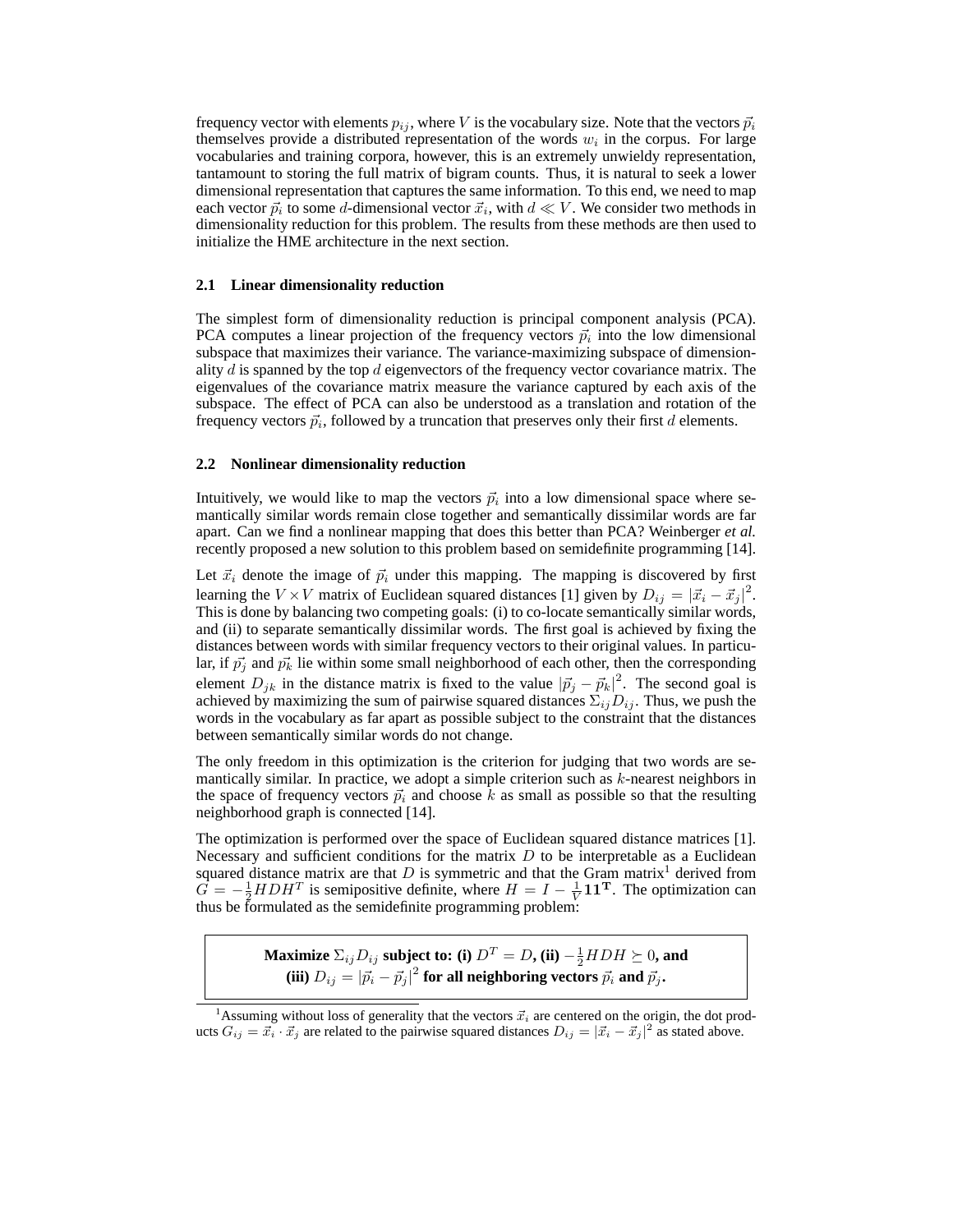

Figure 1: Eigenvalues from principal component analysis (PCA) and semidefinite embedding (SDE), applied to bigram distributions of the 2000 most frequently occuring words in the corpus. The eigenvalues, shown normalized by their sum, measure the relative variance captured by individual dimensions.

The optimization is convex, and its global maximum can be computed in polynomial time [4]. The optimization here differs slightly from the one used by Weinberger *et al.* [14] in that here we only preserve local distances, as opposed to local distances and angles.

After computing the matrix  $D_{ij}$  by semidefinite programming, a low dimensional embedding  $\vec{x}_i$  is obtained by metric multidimensional scaling [1, 9, 14]. The top eigenvalues of the Gram matrix measure the variance captured by the leading dimensions of this embedding. Thus, one can compare the eigenvalue spectra from this method and PCA to ascertain if the variance of the nonlinear embedding is concentrated in fewer dimensions. We refer to this method of nonlinear dimensionality reduction as semidefinite embedding (SDE). Fig. 1 compares the eigenvalue spectra of PCA and SDE applied to the 2000 most frequent words<sup>2</sup> in the corpus described in section 4. The figure shows that the nonlinear embedding by SDE concentrates its variance in many fewer dimensions than the linear embedding by PCA. Indeed, Fig. 2 shows that even the first two dimensions of the nonlinear embedding preserve the neighboring relationships of many words that are semantically similar. By contrast, the analogous plot generated by PCA (not shown) reveals no such structure.



Figure 2: Projection of the normalized bigram counts of the 2000 most frequent words onto the first two dimensions of the nonlinear embedding obtained by semidefinite programming. Note that semantically meaningful neighborhoods are preserved, despite the massive dimensionality reduction from  $V = 60000$  to  $d = 2$ .

 $2$ Though convex, the optimization over distance matrices for SDE is prohibitively expensive for large matrices. For the results in this paper—on the corpus described in section 4—we solved the semidefinite program in this section to embed the 2000 most frequent words in the corpus, then used a greedy incremental solver to embed the remaining 58000 words in the vocabulary. Details of this incremental solver will be given elsewhere. Though not the main point of this paper, the nonlinear embedding of  $V = 60000$  words is to our knowledge one of the largest applications of recently developed spectral methods for nonlinear dimensionality reduction [9, 14].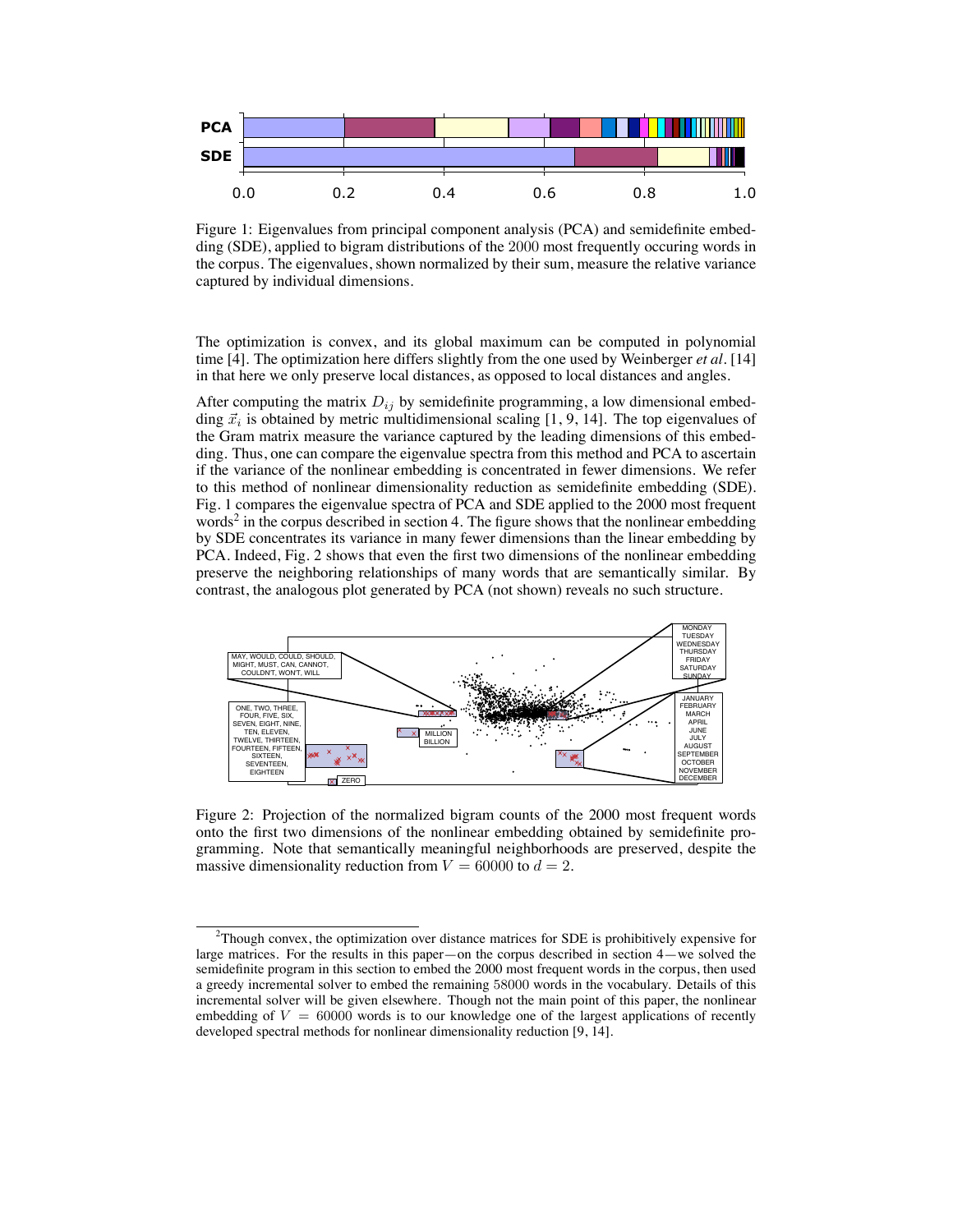## **3 Hierarchical mixture of experts**

The model we use to compute the probability that word  $w'$  follows word  $w$  is known as a hierarchical mixture of experts (HME) [12]. HMEs are fully probabilistic models, making them ideally suited to the task of statistical language modeling. Furthermore, like multilayer neural networks they can parameterize complex, nonlinear functions of their input.

Figure 3 depicts a simple, two-layer HME. HMEs are tree-structured mixture models in which the mixture components are "experts" that lie at the leaves of the tree. The interior nodes of the tree perform binary logistic regressions on the input vector to the HME, and the mixing weight for a leaf is computed by multiplying the probabilities of each branch (left or right) along the path to that leaf. In our model, the input vector  $\vec{x}$  is a function of the context word  $w$ , and the expert at each leaf specifies a multinomial distribution over the predicted word w'. Letting  $\pi$  denote a path through the tree from root to leaf, the HME computes the probability of a word  $w'$  conditioned on a context word  $w$  as

$$
\Pr(w'|w) = \sum_{\pi} \Pr(\pi|\vec{x}(w)) \cdot \Pr(w'|\pi). \tag{1}
$$

We can compute the maximum likelihood parameters for the HME using an Expectation-Maximization (EM) algorithm [12]. The E-step involves computing the posterior probability over paths  $Pr(\pi|w, w')$  for each observed bigram in the training corpus. This can be done by a recursive pass through the tree. In the M-step, we must maximize the EM auxiliary function with respect to the parameters of the logistic regressions and multinomial leaves as well as the input vectors  $\vec{x}(w)$ . The logistic regressions in the tree decouple and can be optimized separately by Newton's method, while the multinomial leaves have a simple closed-form update. Though the input vectors are shared across all logistic regressions in the tree, we can compute their gradients and hessians in one recursive pass and update them by Newton's method as well.

The EM algorithm for HMEs converges to a local maximum of the log-likelihood, or equivalently, a local minimum of the training perplexity

$$
\mathcal{P}_{\text{train}} = \left\{ \prod_{ij} \Pr(w_j | w_i)^{C_{ij}} \right\}^{-\frac{1}{C}},\tag{2}
$$

where  $C = \sum_{ij} C_{ij}$  is the total number of observed bigrams in the training corpus. The algorithm is sensitive to the choice of initialization; in particular, as we show in the next



Figure 3: Two-layer HME for bigram modeling. Words are mapped to input vectors; probabilities of next words are computed by summing over paths through the tree. The mapping from words to input vectors is initialized by dimensionality reduction of bigram counts.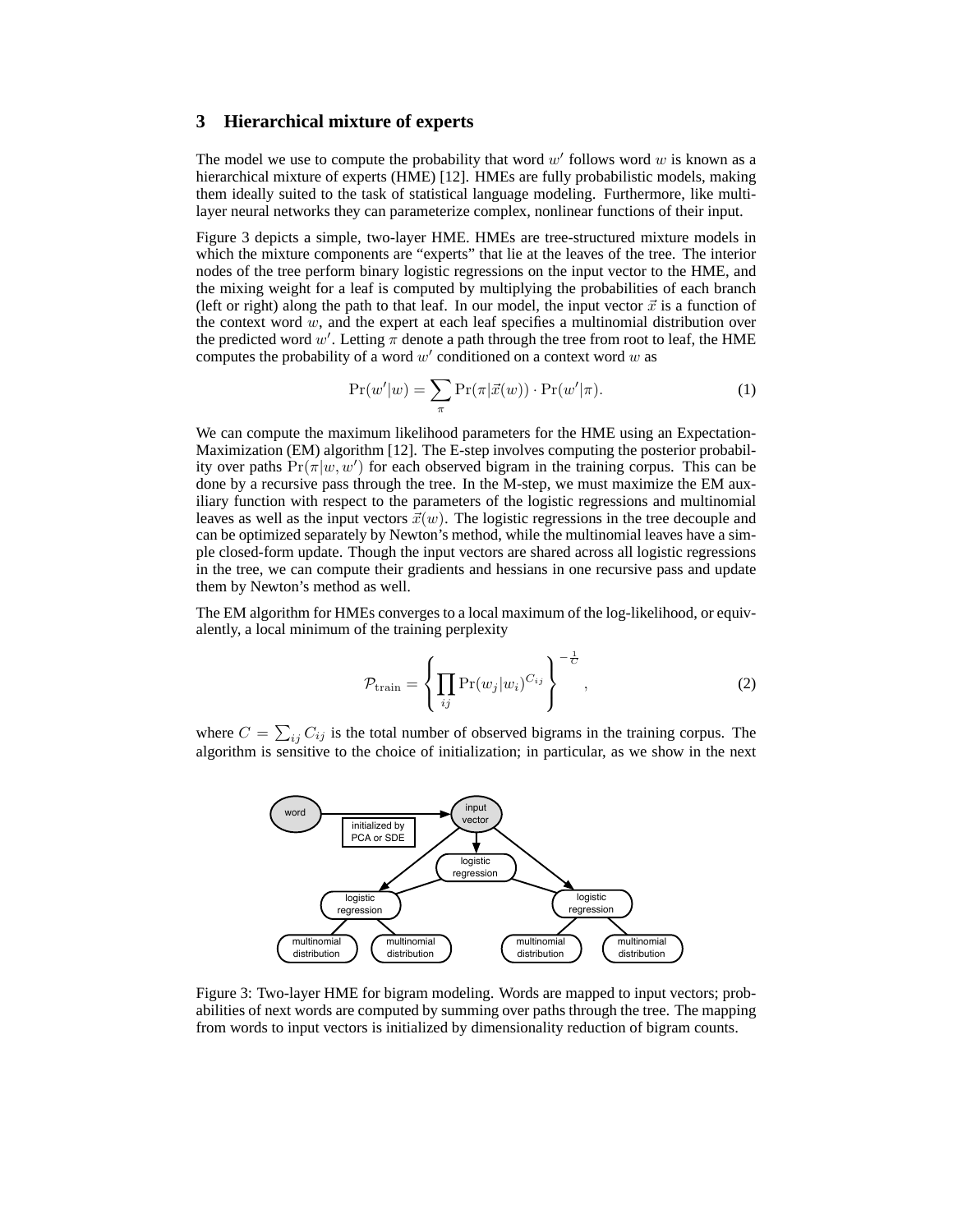| $P_{\rm test}$ |     |     |     |     |
|----------------|-----|-----|-----|-----|
| init           |     | 8   | 12  | 16  |
| random         | 468 | 407 | 378 | 373 |
| PCA.           | 406 | 364 | 362 | 351 |
| <b>SDE</b>     | 385 | 361 | 360 | 355 |

Table 1: Test perplexities of HMEs with different input dimensionalities and initializations.

| $\mathcal{P}_{\textrm{test}}$ | А.  |     |     |     |
|-------------------------------|-----|-----|-----|-----|
| m                             | 4   | 8   | 12  | 16  |
| 8                             | 435 | 429 | 426 | 428 |
| 16                            | 385 | 361 | 360 | 355 |
| 32                            | 350 | 328 | 320 | 317 |
| 64                            | 336 | 308 | 298 | 294 |

Table 2: Test perplexities of HMEs with different input dimensionalities and numbers of leaves.

section, initialization of the input vectors by PCA or SDE leads to significantly better models than random initialization. We initialized the logistic regressions in the HME to split the input vectors recursively along their dimensions of greatest variance. The multinomial distributions at leaf nodes were initialized by uniform distributions.

For an HME with m multinomial leaves and d-dimensional input vectors, the number of parameters scales as  $O(Vd + Vm + dm)$ . The resulting model can be therefore be much more compact than a full bigram model over  $V$  words.

## **4 Results**

We evaluated our models on the ARPA North American Business News (NAB) corpus. Our training set contained 78 million words from a 60,000 word vocabulary. In the interest of speed, we truncated the lowest-count bigrams from our training set. This left us with a training set consisting of 1.7 million unique bigrams. The test set, untruncated, had 13 million words resulting in 2.1 million unique bigrams.

### **4.1 Empirical evaluation**

Table 1 reports the test perplexities of several HMEs whose input vectors were initialized in different ways. The number of mixture components (i.e., leaves of the HME) was fixed at  $m = 16$ . In all cases, the inputs initialized by PCA and SDE significantly outperformed random initialization. PCA and SDE initialization performed equally well for all but the lowest-dimensional inputs. Here SDE outperformed PCA, most likely because the first few eigenvectors of SDE capture more variance in the bigram counts than those of PCA (see Figure 1).

Table 2 reports the test perplexities of several HMEs initialized by SDE, but with varying input dimensionality  $(d)$  and numbers of leaves  $(m)$ . Perplexity decreases with increasing tree depth and input dimensionality, but increasing the dimensionality beyond  $d = 8$  does not appear to give much gain.

#### **4.2 Comparison to a class-based bigram model**



trained on the same corpus. The model (Figure 4) has the form

$$
Pr(w'|w) = \sum_{z} Pr(z|w) \cdot Pr(w'|z). \tag{3}
$$

We obtained baseline results from an AMM [13]

Figure 4: Belief network for AMM.

The number of estimated parameters in AMMs scales as  $2\cdot|Z|\cdot V$ , where |Z| is the size of the latent variable (i.e., number of classes) and V is the number of words in the vocabulary.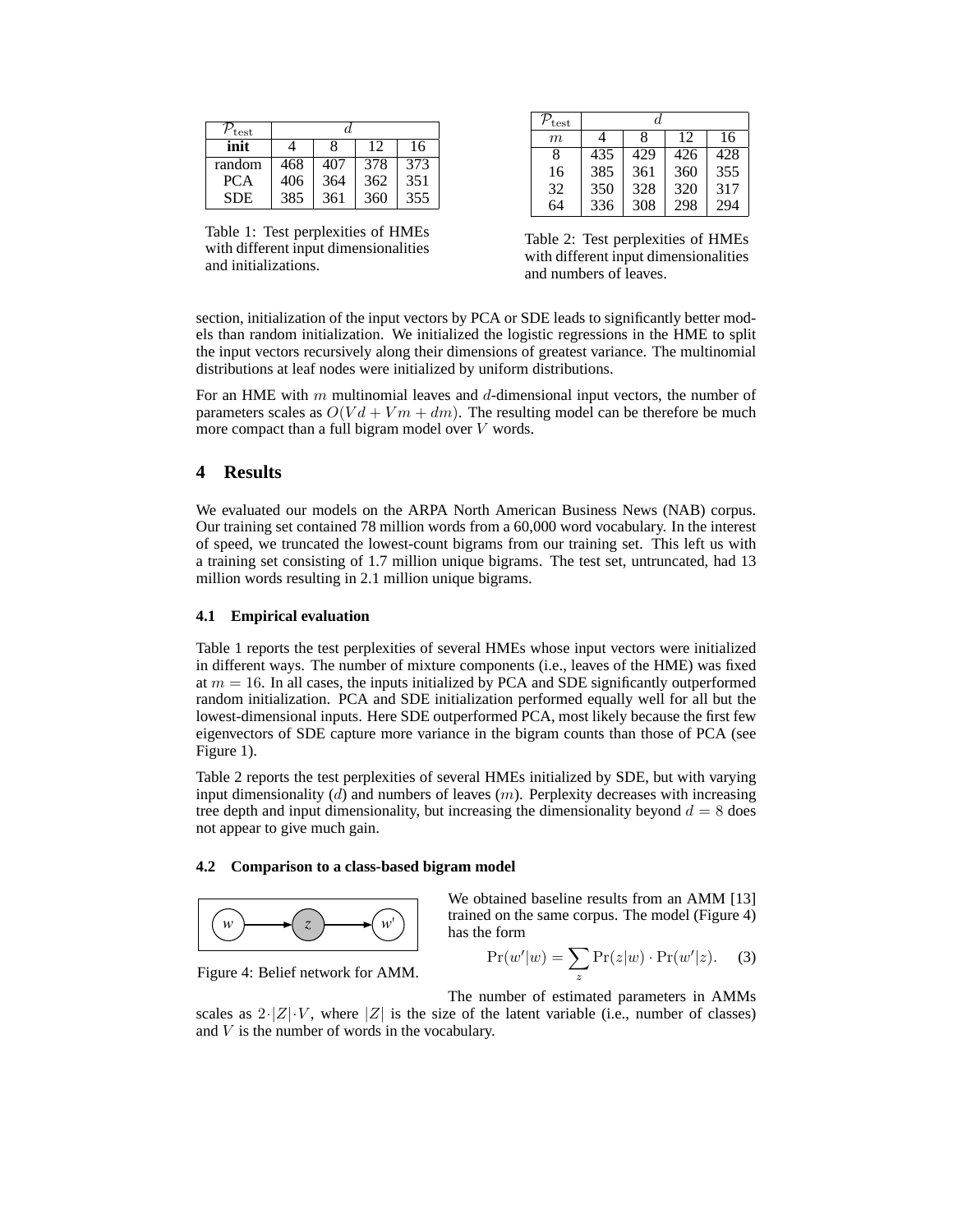| parameters (*1000) | $\mathcal{P}_{\text{test}}(\overline{\text{AMM}})$ | $P_{\text{test}}(\text{HME})$ | improvement |
|--------------------|----------------------------------------------------|-------------------------------|-------------|
| 960                | 456                                                | +29                           | 6%          |
| 1440               | 414                                                | 361                           | 13%         |
| 2400               | 353                                                | 328                           | 7%          |
| 4320               | 310                                                | 308                           | 1%          |

Table 3: Test perplexities of HMEs and AMMs with roughly equal parameter counts.

Table 3 compares the test perplexities of several HMEs and AMMs with similar numbers of parameters. All these HMEs had  $d = 8$  inputs initialized by SDE. In all cases, the HMEs match or outperform the AMMs. The performance is nearly equal for the larger models, which may be explained by the fact that most of the parameters of the larger HMEs come from the multinomial leaves, not from the distributed inputs.

#### **4.3 Comparison to NPLM**

The most successful large-scale application of distributed representations to language modeling is the NPLM of Bengio *et al.* [2, 3], which in part inspired our work. We now compare the main aspects of the two models.

| $\tau$           | d              |                         |    |                |
|------------------|----------------|-------------------------|----|----------------|
| $\boldsymbol{m}$ |                | 8                       | 12 | 16             |
| 8                |                |                         |    |                |
| 16               | $\overline{c}$ | 2                       | 2  | $\overline{c}$ |
| $\frac{32}{64}$  | $\overline{4}$ | $\overline{\mathbf{4}}$ | 4  | 4              |
|                  | $\overline{9}$ | 10                      | 10 | 10             |

Table 4: Training times  $\tau$  in hours for HMEs with  $m$  leaves.

The NPLM uses softmax to compute the probability of a word  $w'$  given its context, thus requiring a separate normalization for each context. Estimating the parameters of this softmax requires  $O(V)$ computation per observed context and accounts for almost all of the computational resources required by the model. Because of this, the NPLM vocabulary size was restricted to 18000 words, and even then it required more than 3 weeks using 40 CPUs to finish 5 epochs of training [2].

By contrast, our HMEs require  $O(md)$  computation per observed bigram. As Table 4 shows, ac-

tual training times are rather insensitive to input dimensionality. This allowed us to use a  $3.5\times$  larger vocabulary and a larger training corpus than were used for the NPLM, and still complete training our largest models in a matter of hours. Note that the numbers in Table 4 do not include the time to compute the initial distributed representations by PCA (30 minutes) or SDE (3 days), but these computations do not need to be repeated for each trained model.

The second difference between our model and the NPLM is the choice of initialization. Bengio *et al.* [3] report negligible improvement from initializing the NPLM input vectors by singular value decomposition. By contrast, we found that initialization by PCA or SDE was essential for optimal performance of our models (Table 1).

Finally, the NPLM was applied to multiword contexts. We have not done these experiments yet, but our model extends naturally to multiword contexts, as we explain in the next section.

# **5 Discussion**

In this paper, we have presented a statistical language model that exploits hierarchical distributed representations of word contexts. The model shares the advantages of the NPLM [2], but differs in its use of dimensionality reduction for effective parameter ini-